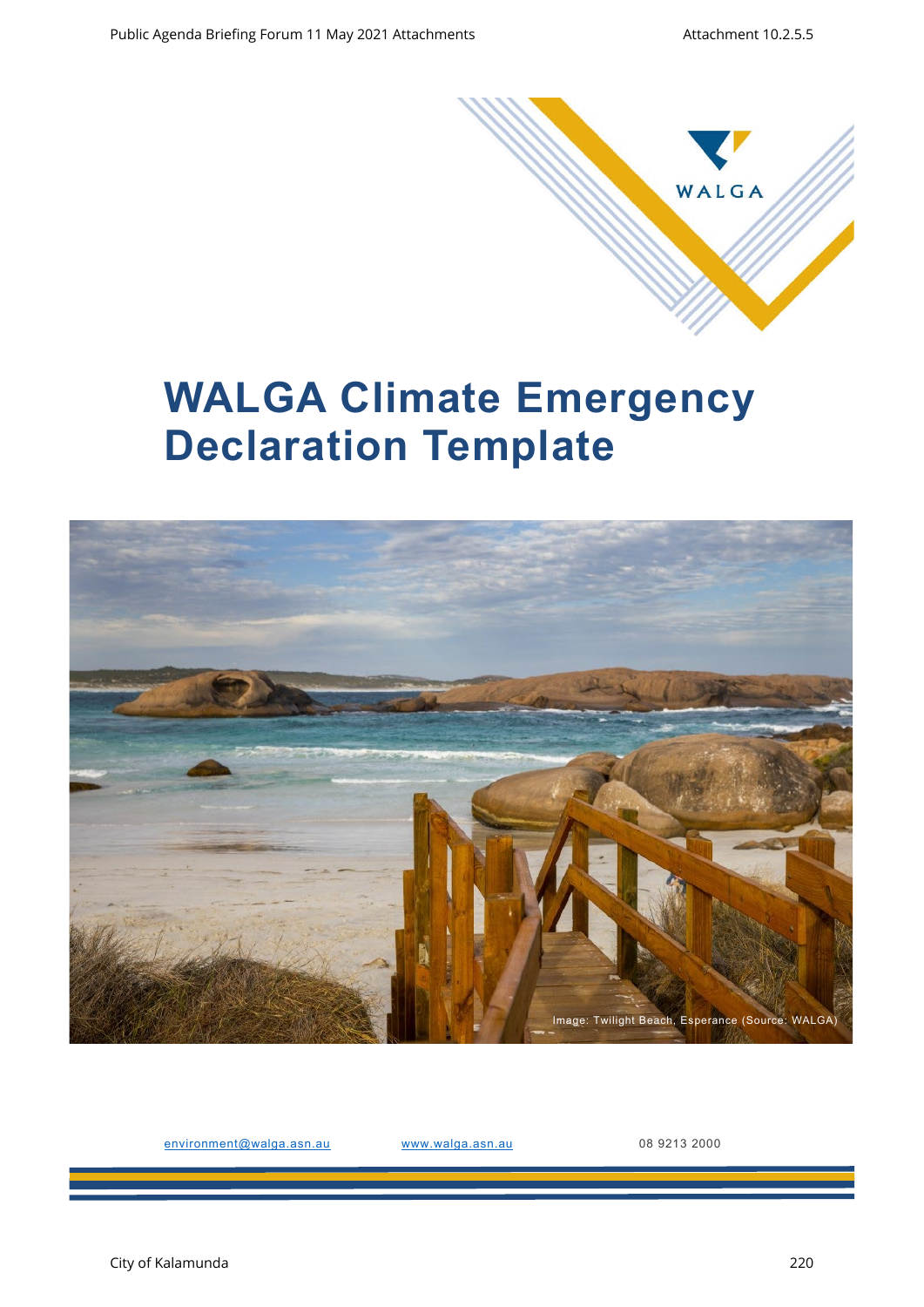

## Acknowledgement

*The WA Local Government Association (WALGA) acknowledges the Traditional Owners of the land and pays respects to Elders past, present and emerging.* 



Climate Emergency Declaration **Page 2** and 2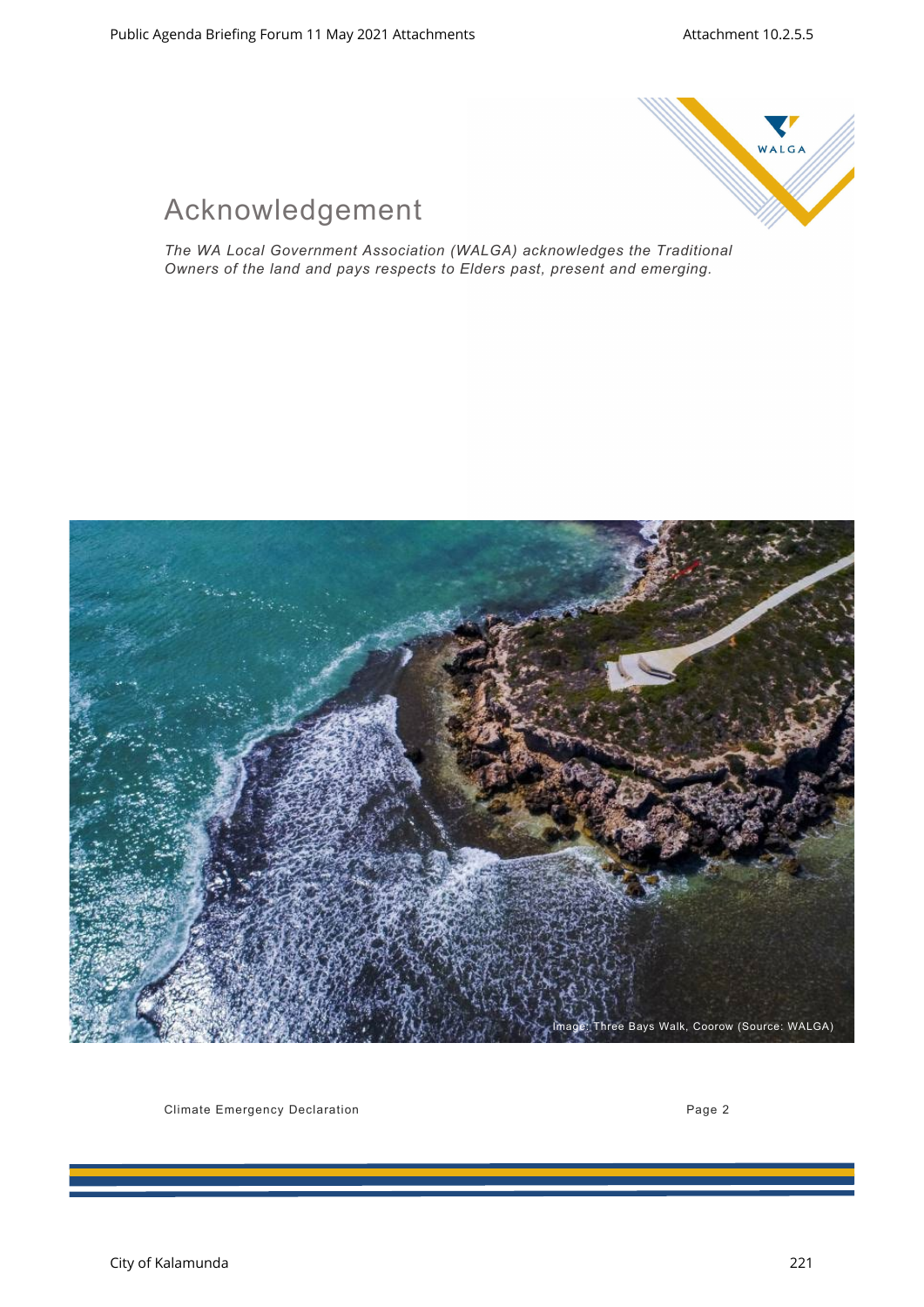

# **Table of Contents**

| <b>Using this Climate Emergency Declaration Template</b> | 4  |
|----------------------------------------------------------|----|
| <b>Background</b>                                        |    |
| What is the Climate Emergency?                           |    |
| What is a Climate Emergency Declaration?                 |    |
| <b>Declaration</b>                                       | 8  |
| <b>Our Approach</b>                                      | 9  |
| <b>Commitments</b>                                       | 9  |
| <b>Signatures</b>                                        | 10 |

Climate Emergency Declaration **Page 3**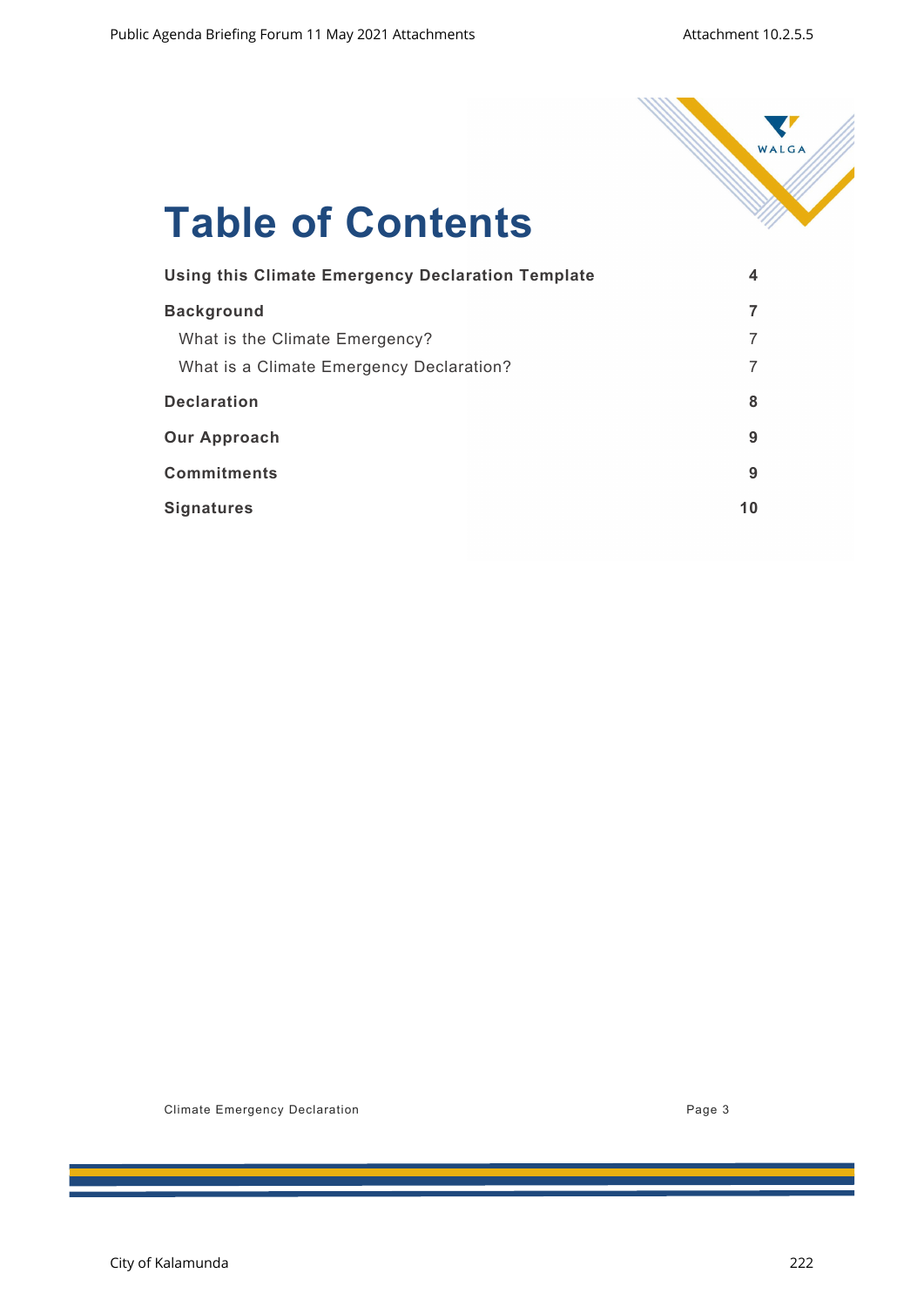

## **Using this Climate Emergency Declaration Template**

This Climate Emergency Declaration Template has been developed to assist Local Government to take action to manage the impacts of climate change (adaptation) and reduce greenhouse gas emissions (mitigation).

The template contains text in red that is intended to be edited by Local Governments to reflect their climate actions and commitments.

A Climate Change Declaration may be adopted by Local Governments who are committed to taking urgent climate action and allocate resources accordingly, to rapidly scale up their mitigation and adaptation actions.

### **This template is divided into four sections:**

- 1) Context
- 2) A Declaration;
- 3) The Adopted Approach;
- 4) Commitments; and
- 5) Signatures.

### **1. Background**

Background information defining the climate emergency and what it means to declare a climate emergency is provided.

### **2. Declaration**

A high level statement is provided and the Local Government is required to declare a climate emergency and a commitment to take urgent action to address climate change.

### **3. Adopted Approach**

The Local Government is required to select relevant activities and strategies from the provided list, or add their own, to demonstrate their current and completed actions to respond to climate change.

### **4. Signatures**

A space is provided for the signature of the Mayor/Shire President of the Local Government and demonstrates the support of the Council in declaring a Climate Emergency.

Climate Emergency Declaration **Page 4** and the Climate Service of Page 4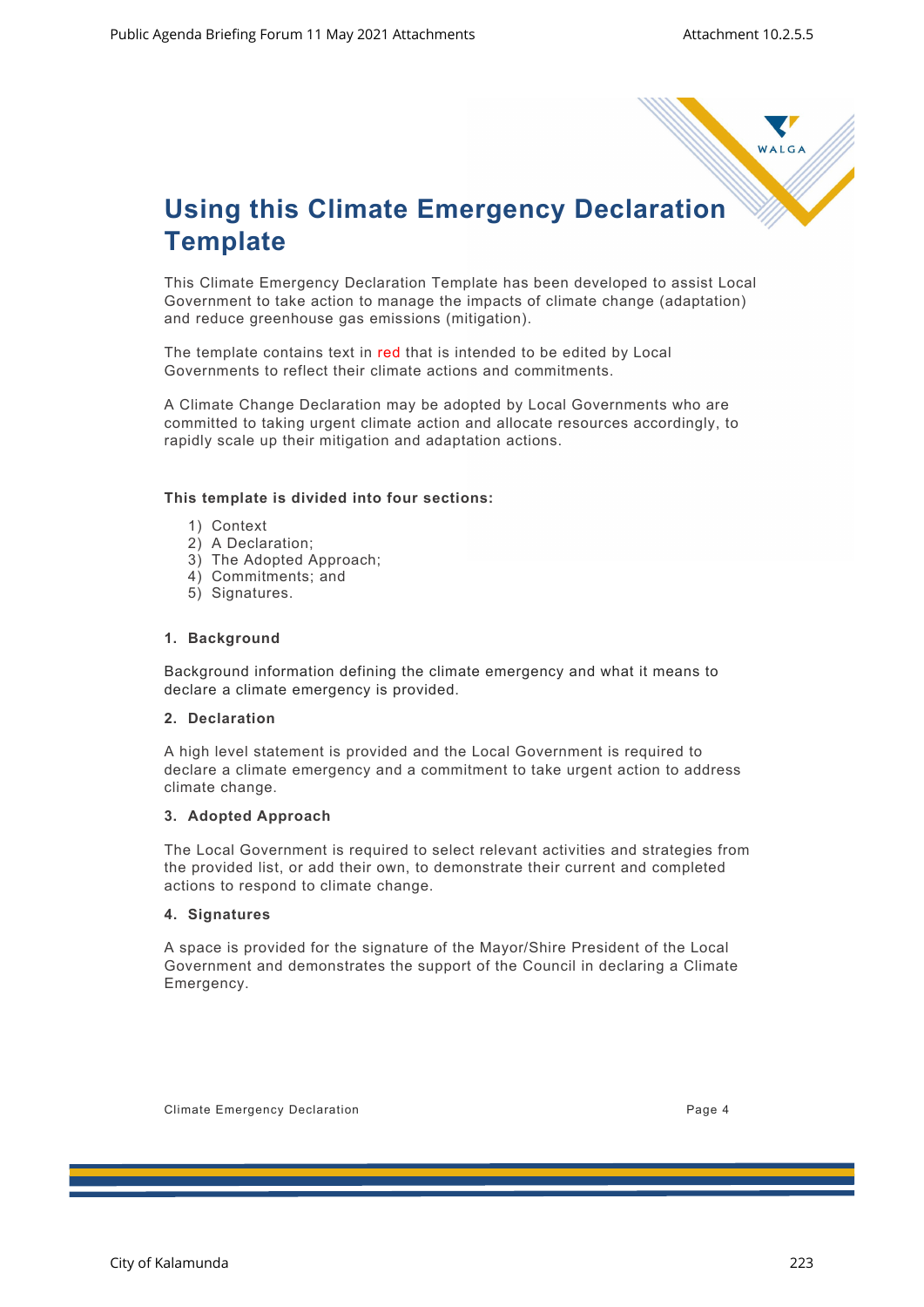

*The Climate Emergency Declaration template begins on the next page.*

*Local Governments may choose to delete the following pages previous pages including:*

- *The WALGA Climate Emergency Declaration template cover page;*
- *The WALGA Acknowledgement of Country;*
- *Using this Climate Emergency Declaration template page.*

Climate Emergency Declaration **Page 5** Climate Emergency Declaration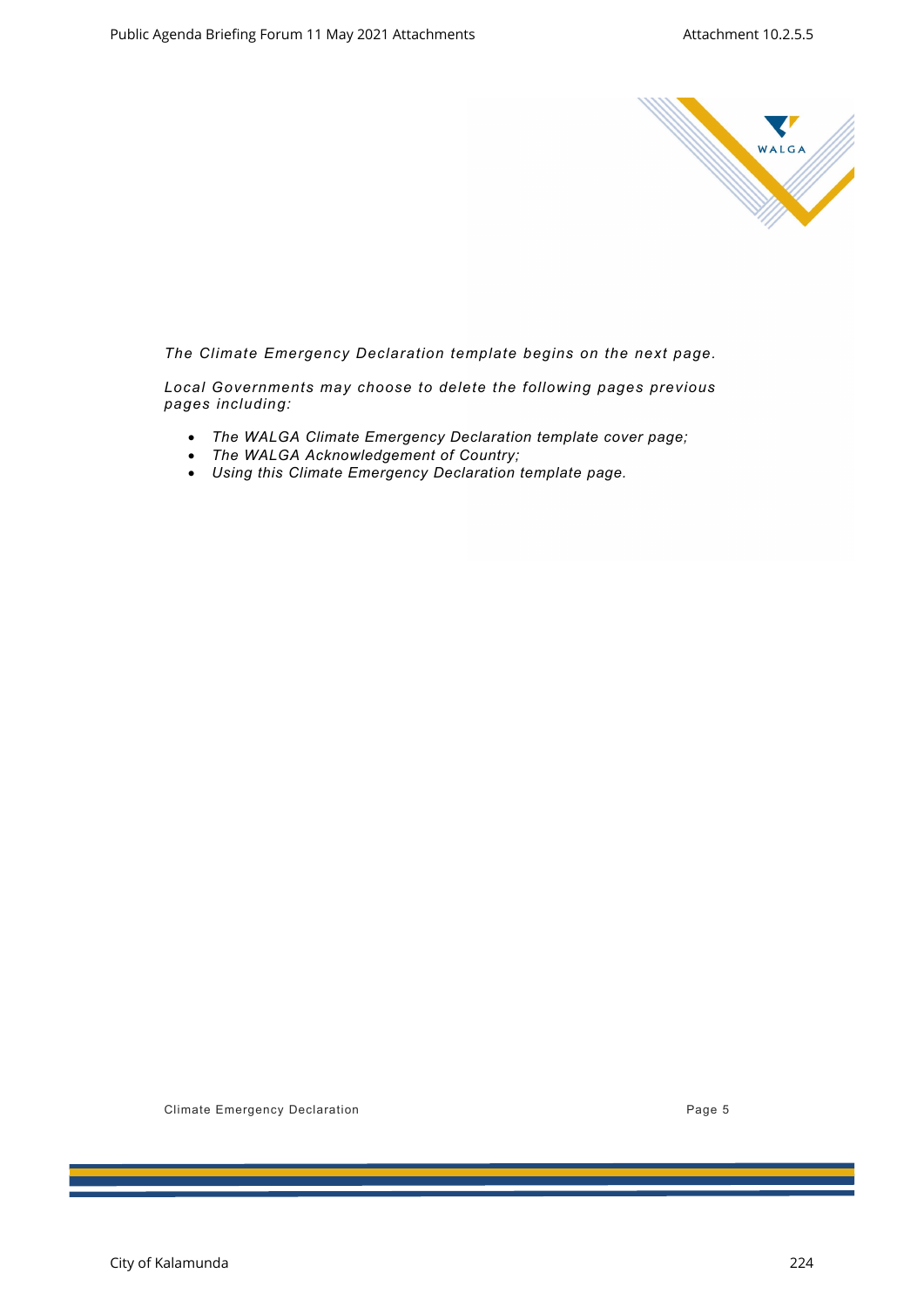

## **Shire/City/Town of [insert]**  Climate Emergency Declaration



Climate Emergency Declaration **Page 6** Climate Emergency Declaration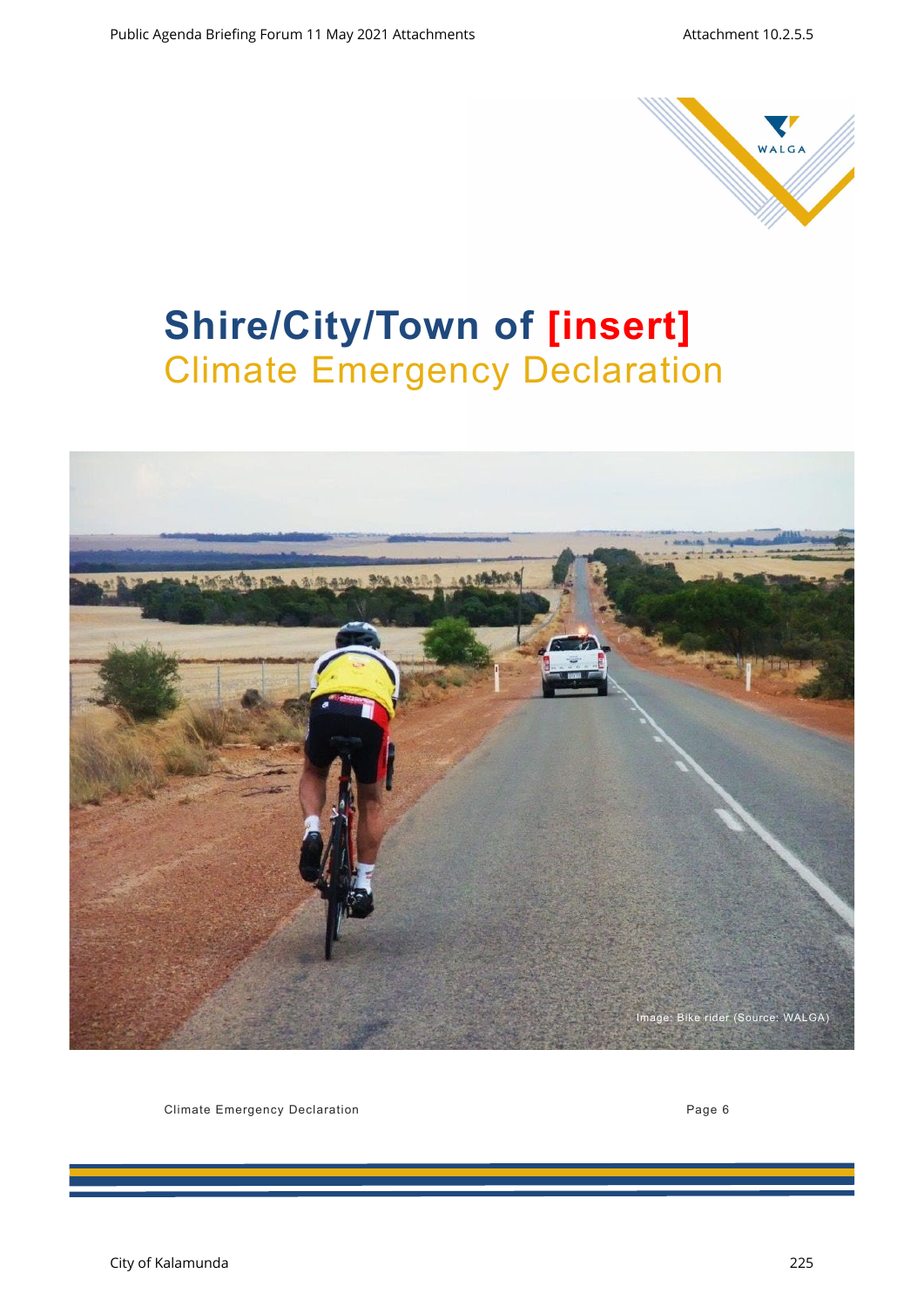

### **Background**

### **What is the Climate Emergency?**

The climate emergency is defined as 'dangerous changes to the world's climate caused by human activity' that require immediate action 'to protect the planet and to ensure a safe future for all life on earth' (City of Darebin 2016). To do this, the following measures are proposed:

- 1. Stop producing greenhouse gases that are produced by coal, oil and gas; and
- 2. Remove current greenhouse gases from the atmosphere.

In 2016, the City of Darebin in Victoria was the first government in the world to declare a climate emergency citing 'the need for fast and coordinated action to address climate change' (City of Darebin 2016). Since then the Climate Emergency movement has grown globally and around 100 Local Governments in Australia have declared a Climate Emergency (Climate Emergency Declaration 2021).

### **What is a Climate Emergency Declaration?**

A Climate Emergency Declaration is a commitment to 'mobilise society-wide resources at sufficient scale and speed to protect civilisation, the economy, people, species and ecosystems' and to 'fully restore a safe climate' (Climate Emergency Declaration 2021). The emergency framing of climate change has been adopted to:

- a) Communicate the urgency and systems change needed; and
- b) To encourage citizens and politicians to work together for the common good, as they would in other emergency situations.

Climate Emergency Declaration **Page 7** 2014 12:30 2014 12:30 2014 12:30 2014 12:30 2014 12:30 2014 12:30 2014 12:30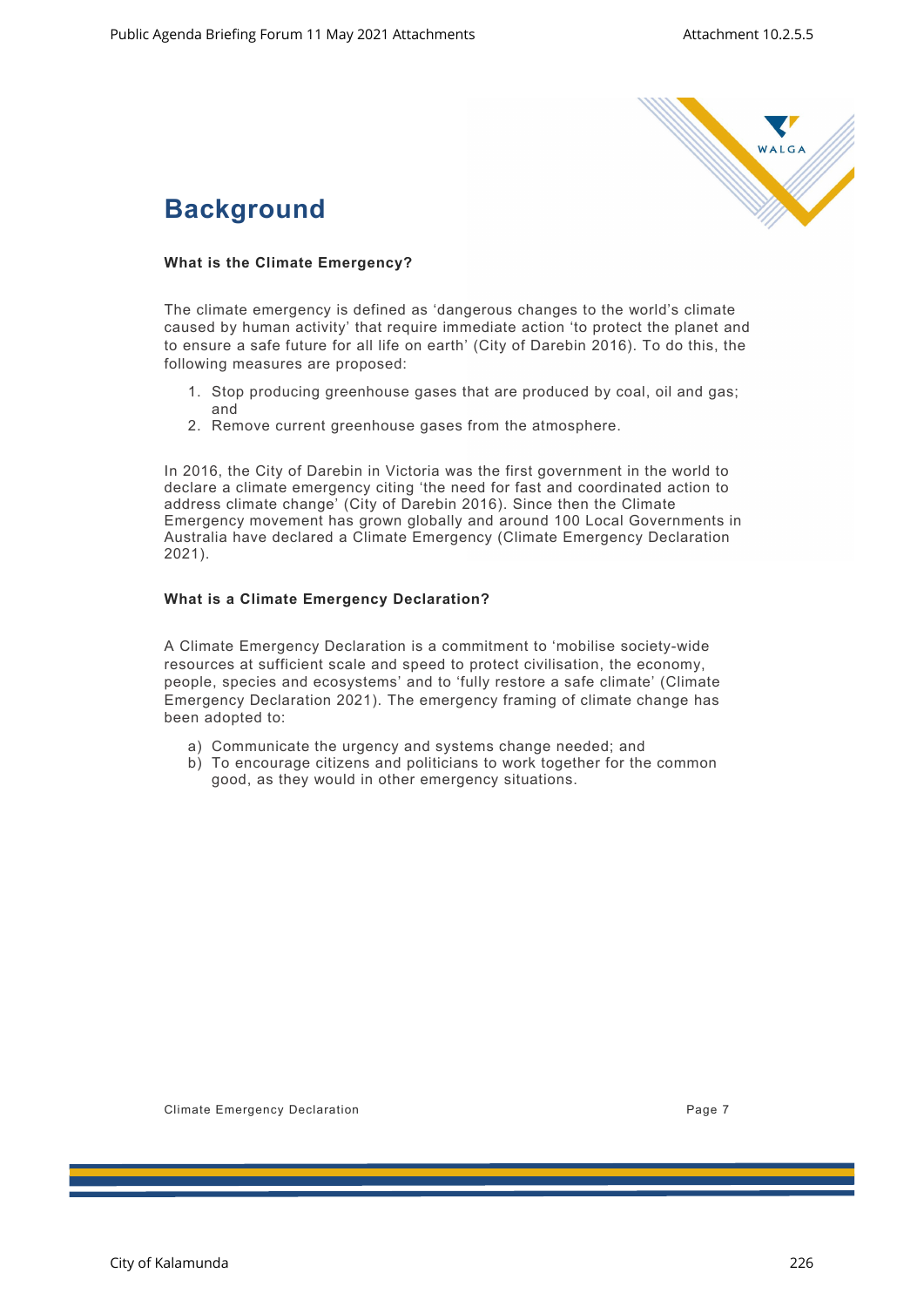

### **Declaration**

The Shire/City/Town of [insert] declares a climate emergency. Climate change poses a significant threat to our community and the world at large. Our people, our environment and our economy will be severely impacted without significant change to the way we live.

By declaring a Climate Emergency, the Shire/City/Town of [insert] acknowledges that:

- Climate impacts are already causing serious loss of life and destroying vital ecosystems;
- Global average temperature, atmospheric greenhouse gases, and ocean acidity are already at dangerous levels;
- Wartime economic mobilisations have proven how quickly nations can restructure their economies when facing an extreme threat; and
- It is inexcusable to continue with climate-damaging policies that put us all in even greater peril. The Paris Agreement's 1.5°C goal is not a safe goal.

International scientific consensus is that climate change is occurring, and it is driven by anthropogenic causes, with human activities having a profound impact on the concentration of greenhouse gas emissions since the start of the industrial revolution. The changing climate is having impacts on our environment, our infrastructure and assets, and our communities.

In Australia, the *2018 Bureau of Meteorology State of the Climate Report* (CSIRO and Australian Government Bureau of Meteorology, 2018) found that the climate has warmed in both surface air temperature and surrounding sea surface temperature by around 1°C since 1910. As a result, Western Australia is expected to experience higher temperatures, sea level rise, less rainfall, and more extreme weather events. These changes have the potential to impact our environment, our assets and infrastructure, and the health, safety and wellbeing of our people.

All tiers of government, Federal, State and Local, have a duty to respond to the negative impacts of climate change. Local Governments play a central role in driving change by promoting and facilitating more sustainable communities. As such, over 1,860 Local Governments worldwide have declared a climate emergency [Note: Local Governments should refer to the Climate Emergency Declaration website (https://climateemergencydeclaration.org) and update figure in text to reflect the latest available data prior to publishing Declaration].

The Shire/City/Town of [insert] recognises that urgent action is required and is committed to taking action to limit the climate crisis. We will work alongside our community, the State and Federal government, businesses and other actors to mitigate and respond to this climate emergency. We commit to minimising our greenhouse gas emissions and reducing vulnerability to the effects of climate change within our community.

Climate Emergency Declaration **Page 8** 2014 12:30 and 2014 12:30 and 2014 12:30 and 2014 12:30 and 2014 12:30 and 2014 12:30 and 2014 12:30 and 2014 12:30 and 2014 12:30 and 2014 12:30 and 2014 12:30 and 2014 12:30 and 201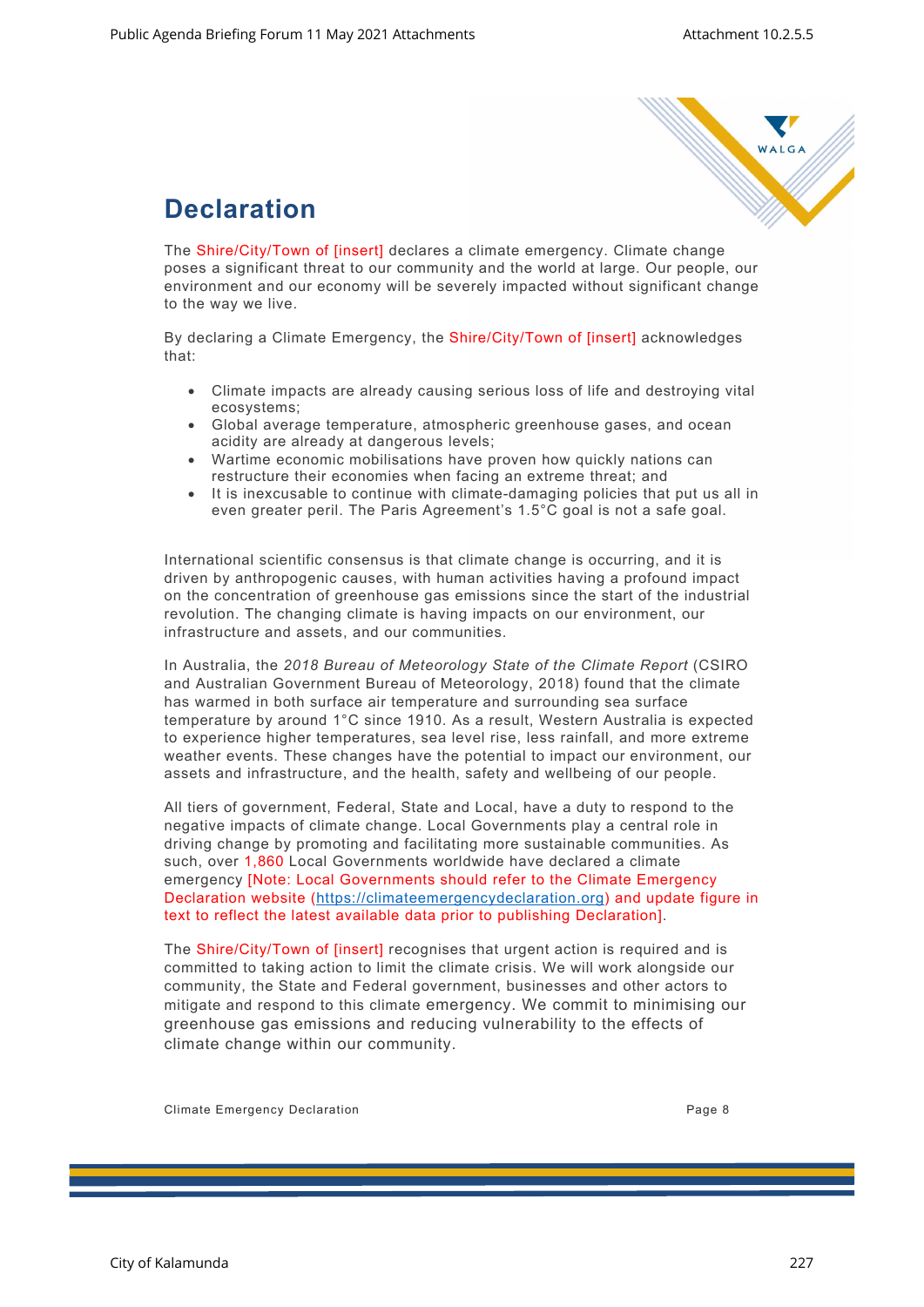

## **Our Approach**

We commit to developing policies/procedures/actions plans/frameworks/strategies to mitigate and respond to the climate emergency. We will regularly monitor and update these documents to ensure they remain relevant and current.

To date, the Shire/City/Town of [insert] has:

*[Select from/add to the list below based on the existing strategies and/or work completed by the Shire/City/Town to respond to climate change]*

- Developed an Emissions Reduction Plan
- Developed a Climate Change/Emissions Reduction/Sustainability Strategy
- Developed a Climate Change Action Plan/Corporate and/or Community
- Adaptation Action Plan/ Corporate and/or Community Mitigation Action Plan • Completed a climate change risk assessment
- Adopted a renewable energy target
- Set waste, electricity, gas and fuel etc. targets
- Reduced emissions from electricity/fleet/street lighting etc. by X/XX%

Whilst we are proud of the work we have undertaken, we recognise that we need to take further action. We have recently developed and implemented [alternative text: are in the process of developing] our

Corporate/Community/Adaptation/Mitigation Action Plans. These plans outline the actions that we will take to respond to the climate emergency, specifically our Mitigation Plan/s set/s out our approach to reducing greenhouse gas emissions and our Adaptation Plan/s Plan/s set/s out our approach to reducing community vulnerability and improving preparedness.

Please refer to the Shire/City/Town of [insert]'s Corporate/Community/Adaptation/Mitigation Action Plans for additional detail.

### **Commitments**

The Shire/City/Town of [insert] commits from the date of signing to:

- Reach zero emissions as fast as humanly possible and rapidly scale up efforts to draw down excess greenhouse gases already in the atmosphere;
- Revisit Local Government climate change policies and strategies to ensure that action is being taken at the necessary scale and speed to meet climate emergency commitments;
- Mobilise government and community resources and funds that are not normally available; and
- Encourage all other governments around the world to take these actions.

Climate Emergency Declaration **Page 9** 2014 12:30 and 2014 12:30 and 2014 12:30 and 2014 12:30 and 2014 12:30 and 2014 12:30 and 2014 12:30 and 2014 12:30 and 2014 12:30 and 2014 12:30 and 2014 12:30 and 2014 12:30 and 201